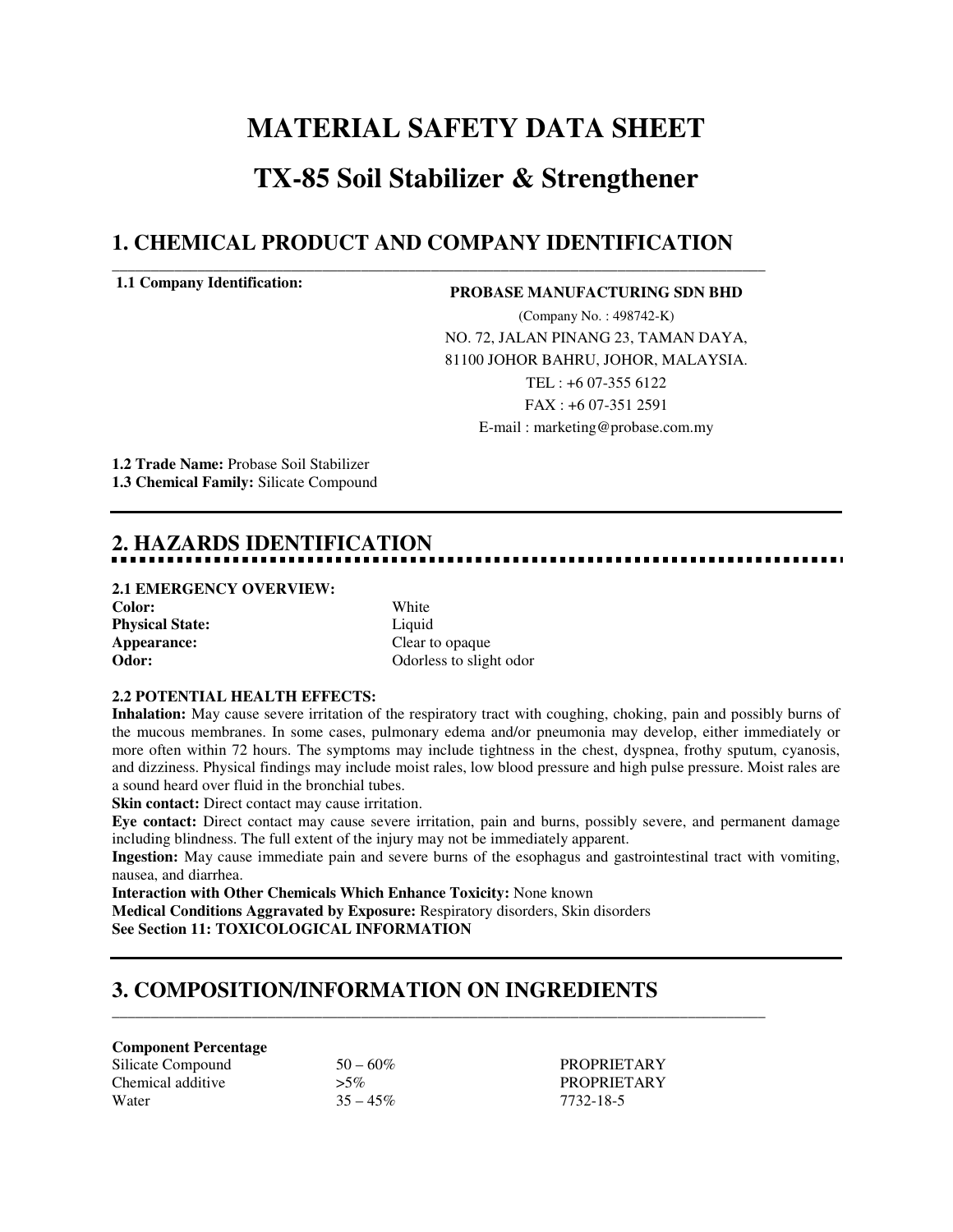### **4. FIRST AID MEASURES**

**INHALATION:** If adverse effects occur, remove to uncontaminated area. Give artificial respiration if not breathing. If breathing is difficult, oxygen should be administered by qualified personnel. If respiration or pulse has stopped, have a trained person administer Basic Life Support (Cardio-Pulmonary Resuscitation and/or Automatic External Defibrillator) and CALL FOR EMERGENCY SERVICES IMMEDIATELY.

**\_\_\_\_\_\_\_\_\_\_\_\_\_\_\_\_\_\_\_\_\_\_\_\_\_\_\_\_\_\_\_\_\_\_\_\_\_\_\_\_\_\_\_\_\_\_\_\_\_\_\_\_\_\_\_\_\_\_\_\_\_\_\_\_\_\_** 

**SKIN CONTACT:** Immediately flush contaminated areas with water. Remove contaminated clothing, jewelry, and shoes immediately. Wash contaminated areas with soap and water. Thoroughly clean and dry contaminated clothing and shoes before reuse. GET MEDICAL ATTENTION IMMEDIATELY.

**EYE CONTACT:** Immediately flush eyes with a directed stream of water for at least 15 minutes, forcibly holding eyelids apart to ensure complete irrigation of all eye and lid tissues. Washing eyes within several seconds is essential to achieve maximum effectiveness. GET MEDICAL ATTENTION IMMEDIATELY.

**INGESTION:** Never give anything by mouth to an unconscious or convulsive person. If swallowed, do not induce vomiting. Give large amounts of water. If vomiting occurs spontaneously, keep airway clear. Give more water when vomiting stops. GET MEDICAL ATTENTION IMMEDIATELY.

**Notes to Physician:** The absence of visible signs or symptoms of burns does NOT reliably exclude the presence of actual tissue damage.

### **5. FIRE-FIGHTING MEASURES**

**Fire Hazard:** Negligible fire hazard.

**Fire Fighting:** Move container from fire area if it can be done without risk. Avoid inhalation of material or combustion byproducts. Stay upwind and keep out of low areas.

**Sensitivity to Mechanical Impact:** Not sensitive.

**Sensitivity to Static Discharge:** Not sensitive.

**Flash point:** Not flammable

### **6. ACCIDENTAL RELEASE MEASURES**

#### **Occupational Release:**

Flush spill area with water, if appropriate. Dries to form glass film which can easily cut skin. Wear appropriate personal protective equipment recommended in Section 8 of the SDS. Liquid material may be removed with a vacuum truck. Wet material is slippery under foot. Shovel dried residue into suitable container. Keep out of water supplies and sewers. Releases should be reported, if required, to appropriate agencies. This material is alkaline and may raise the pH of surface waters with low buffering capacity.

**\_\_\_\_\_\_\_\_\_\_\_\_\_\_\_\_\_\_\_\_\_\_\_\_\_\_\_\_\_\_\_\_\_\_\_\_\_\_\_\_\_\_\_\_\_\_\_\_\_\_\_\_\_\_\_\_\_\_\_\_\_\_\_\_\_\_\_\_\_\_\_\_\_\_\_\_\_\_\_\_\_\_\_\_** 

### **7. HANDLING AND STORAGE**

**Storage Conditions:** Store and handle in accordance with all current regulations and standards. Keep container tightly closed and properly labeled. Do not store in aluminum container or use aluminum fittings or transfer lines, as flammable hydrogen gas may be generated. Keep separated from incompatible substances (see Section 10 of the Safety Data Sheet).

**Handling Procedures:** Do not get in eyes or on clothing. Avoid breathing aerosol mist. Wash thoroughly after handling. Use care when handling hot material.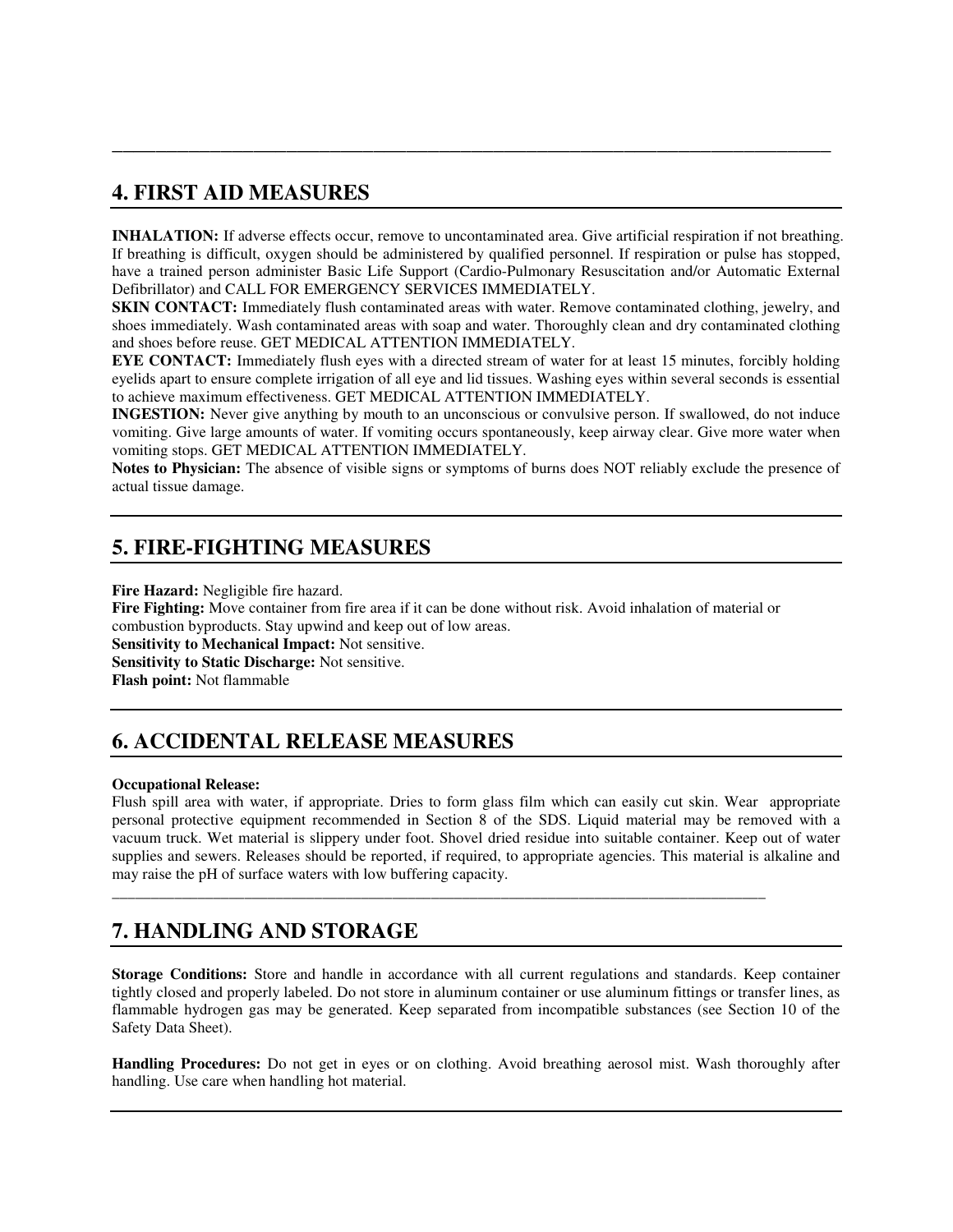### **8. EXPOSURE CONTROLS / PERSONAL PROTECTION**

**Regulatory Exposure limit(s):** No occupational exposure limits have been established at this time

**8.1 ENGINEERING CONTROLS:** Provide local exhaust ventilation where dust or mist may be generated.

#### **8.2 PERSONAL PROTECTIVE EQUIPMENT:**

**Eye Protection:** Wear safety glasses with side-shields. If eye contact is likely, wear chemical resistant safety goggles. Wear chemical safety goggles with a faceshield to protect against eye and skin contact when appropriate. Provide an emergency eye wash fountain and quick drench shower in the immediate work area.

**Skin and Body Protection:** Wear protective clothing to minimize skin contact. Wear appropriate heat resistant clothing when potential exists for contact with materials above 120 F (49 C).

**Hand Protection:** Wear appropriate chemical resistant gloves. Use gloves that are cut resistant if handling dryglass material.

**Respiratory Protection:** A NIOSH approved respirator with N95 (dust, fume, mist) cartridges may be permissible under certain circumstances where airborne concentrations are expected to exceed exposure limits, or when symptoms have been observed that are indicative of overexposure. A respiratory protection program that meets 29 CFR 1910.134 must be followed whenever workplace conditions warrant use of a respirator.

### **9. PHYSICAL AND CHEMICAL PROPERTIES**

**Physical State:** Liquid **Appearance:** Clear to opaque **Color:** Colorless **Odor:** Odorless to slight odor **Molecular Formula: Flash point:** Not flammable **Boiling Point/Range:** 101-102 C **Freezing Point/Range:** -1 C **Specific Gravity (water=1):** 1.30 ~1.40 **Water Solubility:** 100% **pH:**  $11 \sim 12$ **Volatility:** >46%

### **10. STABILITY AND REACTIVITY**

#### **Reactivity/ Stability :**

Stable at normal temperatures and pressures. Prolonged contact with incompatible metals may produce flammable hydrogen gas.

#### **Conditions to Avoid :**

Contact with acids will cause gelling and evolution of heat.

#### **Incompatibilities/Materials to Avoid :**

Acids, Prolonged contact with aluminum, brass, bronze, copper, lead, tin, zinc or other alkali sensitive metals or alloys.

**Hazardous Decomposition Products :** None known

**Hazardous Polymerization :** Will not occur